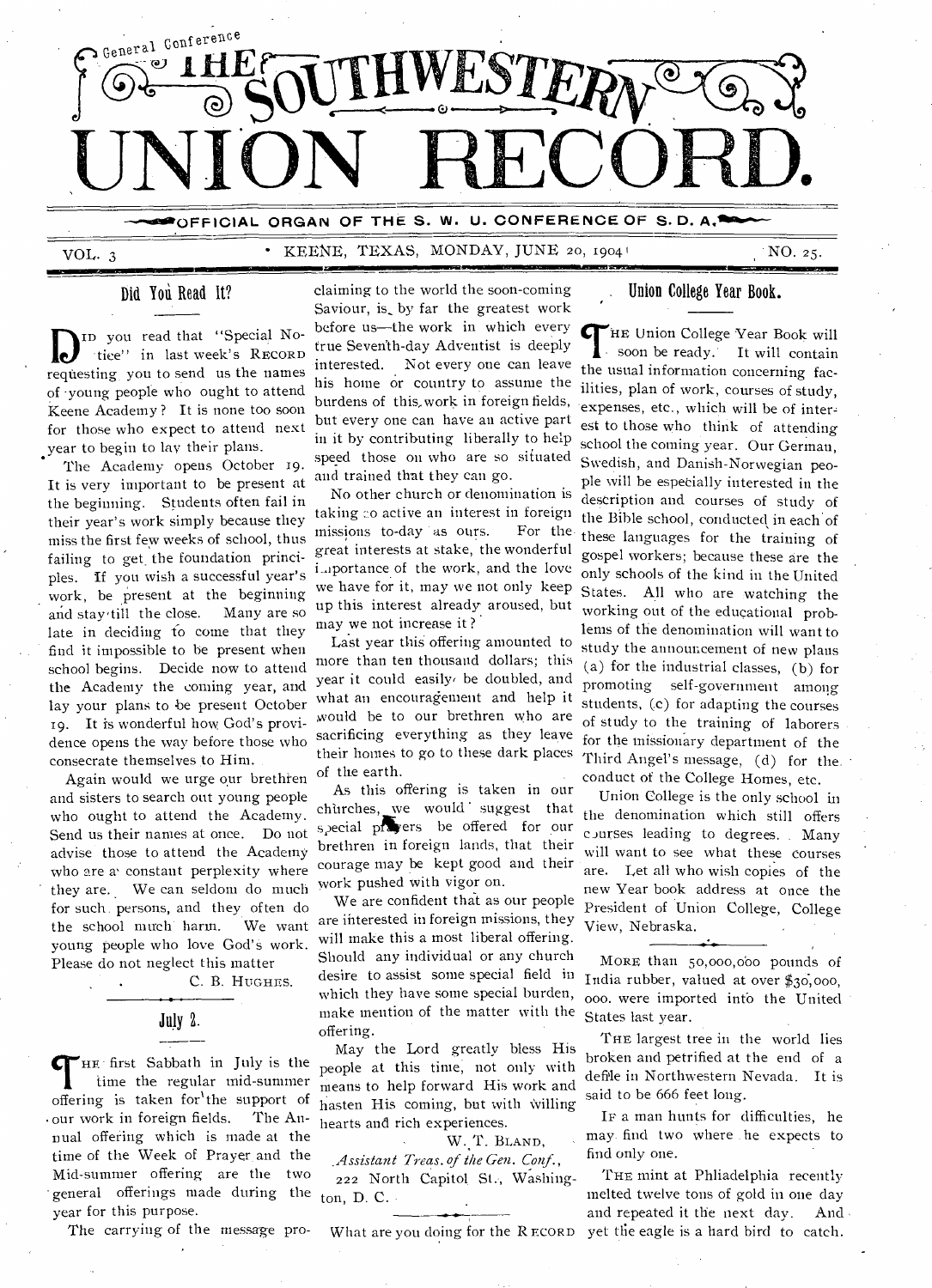## $\alpha$ rkansas  $_{4}$  Department.

#### The Family Bible Teacher,

E have in stock a supply of the "Family Bible Teacher," a course of Bible readings embracing twenty-eight printed lessons, beginning with the foundation principles of Christianity. '.A feature of special interest is the study of the prophecies which relate to the second coming of Christ. The lessons are short and to the point, especially adapted to missionary work, as they afford a means by which all may successfully teach the truth to their friends and neighbors at a meager cost of both time and means. The price of the set of twenty-eight lessons is only ten cents. Fayetteville and Gravette churches have been using the lessons for some time. Some one has recently inquired as to how best to use them, so I will quote a few suggestions:—

"Take lesson No. r and go to the people, giving 'them a brief idea of to become regular readers. With those who accept the first lesson, promise to bring No. 2 the following week. As you make a return visit, show a personal interest in your read ers by inquiring how they enjoyed the The disciples commenced work in meeting, previous lesson, answering all ques- Jerusalem-at home." tions briefly, avoiding controversy. This will necessitate a careful study of the subject. As the interest increases, more personal work should be done. How to obtain, pay for the lessons, is a question which concerns ing their mail and consider the cause; those who use them in large quantities. The method followed thus far eventually reach us, but are many is to begin the lessons with the understanding that each reader is left free about way they have to go, occasioned to donate as much and as often to the  $by$  the severe washouts on the rail support of the work as he may road, etc. choose. Another plan is to charge a fee of ten cents to every family who pursues the course beyond the seventh lesson. This gives an abundant opportunity to decide as to whether their interest is sufficient to go on with the course; if so they will not hesitate to pay this trifling amount. The first method was adopted by the writer of these suggestions with the result that much more than sufficient to pay for the lessons was received." THE SALE OF OUR BOUND BOOKS AND

PAMPHLETS.

The poet Whittier says,—

"Words spoken are like the air, •

struct and bear its testimony for the some time. the use of the the leaflet describing 'Coming King' should be used, with numbers six and here at 8:30, but it was nearly nine seven, 'Heralds of the Morning' and o'clock by the time I .got started. 'His Glorious Appearing,' and with That day I sold six more papers than eight and nine, 'Great Controversy,' I was able to sell in my best day's and so on throughout the course. work with the *Signs.* Well, yester-This will amount to a constant can-day I did even better. I tell you this vass of every reader each week for a *Watchman* is a fine one. . . . If our different book." "When the course state agents every where would only is complete, subscriptions should .be take an interest in the matter and taken for our periodicals, enabling the drill the workers and churches, this readers to continue their investigation paper would be sold by the ton." of the truth.

the course of study, and invite them the work repeated, special pains being School convention with a good protaken to keep up the interest with gramme. those already interested. Let us not season we shall reap.if we faint not. Sunday night, and separate for differ-

## $\mathbf{\textcolor{blue}{Notice.}}$

WE trust that all correspondents will bear with any delay in not receivthe mails both north and south of us days on the road, due to the round

## **Items of Interest.**

IN a recent letter from Elder N. P. Nelson we learned that the work among the colored people in this State, is progressing. A Baptist minister has taken his stand for the truth. There are now five workers among the colored in this State.

kansas, August  $11-21$ . all things remember to come.

But words written are always there." *Watchman* is not dated, therefore it Literature left in a home will in-will remain an up-to-date paper for truth long after the worker has gone. extracts from some who are selling it. "One of the best methods of intro-"This special number sells the best of ducing books in this connection with anything I have ever yet tried." Teacher' is to use the descriptive find no difficulty in selling twenty-five leaflet of our different books; these copies an hour. Brother Harrison, can be neatly pasted in each lesson general canvassing agent for the delivered. For instance, when lesson Southern Union Conference, writes: five is used on Christ's second coming, "On Monday morning I got on the train and came to . I arrived THE special number of the *Southern*  We quote the following 'Family Bible Many who have had no experience

"After the course is completed, Gertry that his interest is still good, new territory should be selected and also that they are holding a Sabbath. BROTHER V. B. Watts writes from

be weary in well-doing, for in due pect to close their meetings in London Let us begin work at our own door. ent fields of labor until time for camp BRETHREN Griffin and Bender ex-

> BROTHER Dewy Kinzer, of Afton, who has been working in Fayetteville. for the past two months, stopped in Springdale last night on his way to Afton. He is returning to take up the canvassing work in the Territory. and will be accompanied by Brother J. S. Rouse, of this place who is going to enter the work. They will canvass for ''Bible Readings': until camp meeting.

BROTHER E. L. Pickney has been delivering the past week, and writes that the Lord is blessing him in his work. One day while making his delivery he took three orders for "Bible Readings."

## Field Report.

STATE Conference and Camp Meet-Brother J. D. Row to come and hold ing at Russelville, Pope county, Ar-a meeting at that place. I began the member the time, the place, and above attendance considering the short no-PRUITT.-I went to Pruitt, Arkansas in answer to a repeated .call from Please re- meeting on Monday night with good tice, having arrived there that morn-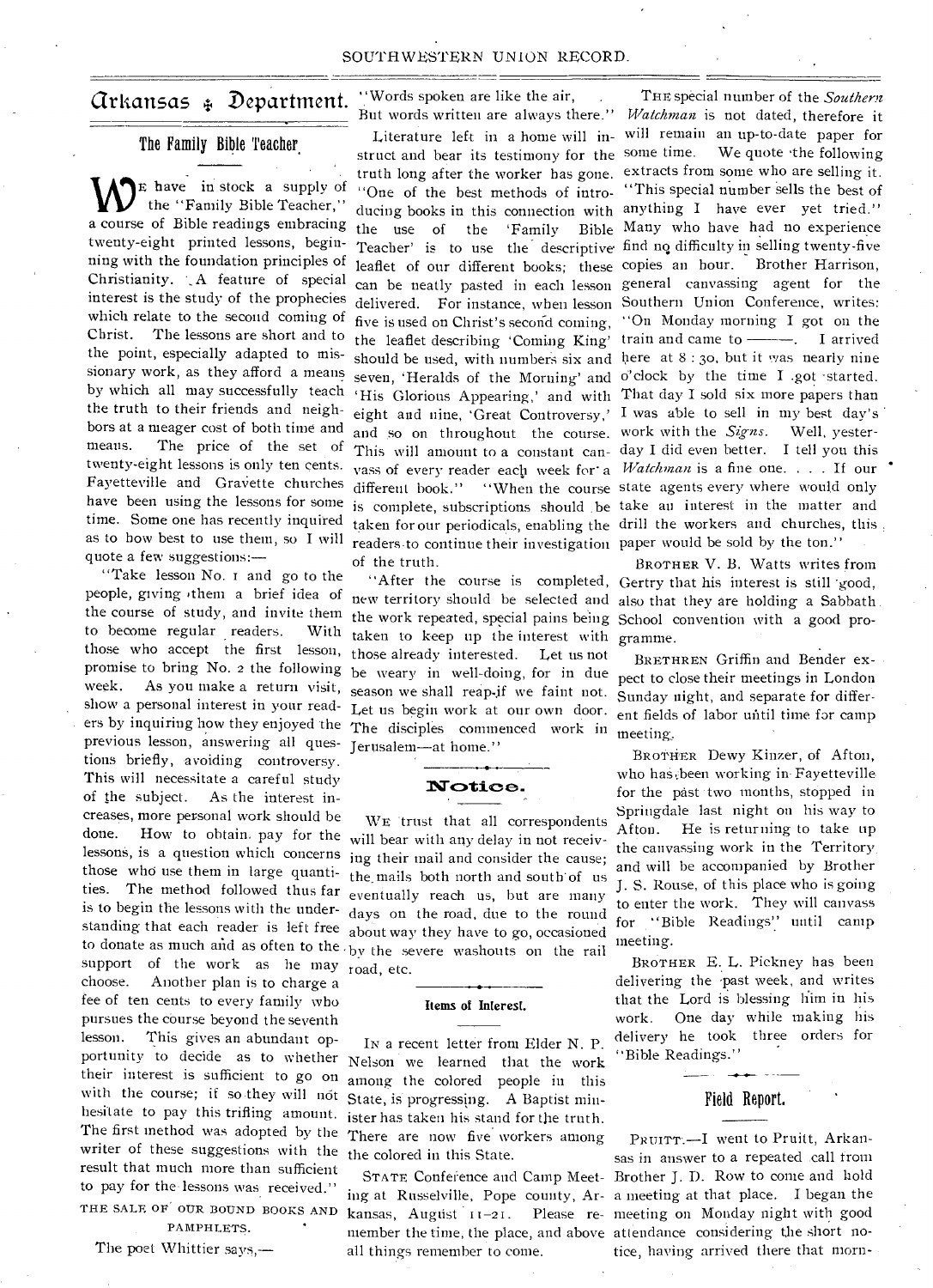#### SOUTHWESTERN UNION RECORD.

ing. The attendance increased gradu- vassers open to many minds the unally as long as the meeting lasted, the searchable riches of Christ." "The interest also being good. After con- work of the Lord must no longer be tinuing the meeting two weeks, the neglected by us and made secondary cold and rainy weather having kept to worldly interests. We have no the corn crop back, and the cultiva- time to be idle or discouraged. The tion of the corn and the harvesting of gospel is to be proclaimed to all the the wheat and oats coming upon the world. The publications containing 'farmers at the same time, rendered it the light of present truth are to go impossible to continue the meetings forth to all places. Canvassing camlonger. The people desiring to hear paigns should be organized for the further, and not being able to do so sale of our literature, that the world and attend to their crops, asked me to may be enlightened as to just what is close the meeting for the time being before us. The vineyard is large, and and return as soon as possible after the Lord is calling for laborers. Do Conference, which I promised to do. not allow anything to keep you from The last night of the meeting the the work of soul-saving. The canhouse would not hold the people. vassing work is a most successful way Several declared their belief in the of saving souls. Will you not try it? binding obligations of the Sabbath The Lord Jesus, standing by the side of the fourth commandment, and said of the canvassers, walking with them, they would study their Bibles until I is the chief worker. If we recognize returned. The Lord blessed wonder- Christ as the One who is with us to fully in presenting the message, for prepare the way, the Holy Spirit by which I am profoundly grateful. To our side will make impressions in just Him be all the praise. I will start the lines needed."— *Testimonies*. for Jonesboro the first of the week to visit that place in the interest of the work in response to a very urgent call and will remain there until time to arrange for camp meeting.

J. A. SOMMERVILLE.

#### Canvassers' Institute.

 $\sigma$  HERE will be a canvassers' institute connected with the camp meeting for the benefit of those who are going to engage or continue in the field work. It will be conducted by Brother Manfull and others of exper-, ience, and will continue after the camp meeting closes if so desired. These timely instructions are of invaluable help to those who are going to engage in this all-important branch of the Lord's work. We trust that these meetings may be well attended, \_and as a result a goodly corps of canvassers will enlist for the battle field, ready to take up work immediately at the close of the camp meeting. The harvest is great, but the laborers are few. "The canvassing work should no longer be neglected. There should be a more general interest in our canvassing work. The circulation of our literature is one very important means of placing before men and women the light God has committed to His church to be given to the world. The books sold by our can-

## Notice.

small tents for our camp meeting, as I had not seen this good brother and they are much needed, as you all sister for almost two years, they stand know that the tents are old and much firm in the truth for these last days; better than none if the weather re- faithful in paying his tithe to the mains pleasant, but showers are liable Lord, he answered that he had sent to come, and then they are almost in something like eighty dollars for worse than none, for strained water is the past year. O, for more faithfulabout as wet as what rains upon us ness in this respect among God's peowithout passing through the leaky ple. At this place we called in the tents. Now we have some money on neighbors, and I preached to them. hand that has been kindly contributed For the first time I had the chance to from time to time and thankfully re-see in my meeting, and preach to the ceived, but an increase is necessary to dear brother's brother and sister-inget the desired tents, and we earnestly low, who were very much filled with solicit contributions for that purpose, prejudice against us. I also received it is in the line of missionary work, brother, which has since been sent in. the worse for the wear. and that ue are all a part of • the Conference, and are all equally anxious for the upbuilding of the work in this State.

Now please respond to this appeal promptly, as we want to get the tents right away. in order to have them reach us in time for the meeting. Please send all contributions to the Arkansas Tract Society, Springdale, Arkansas, where they will all be gratefully acknowledged and applied for the purpose for which they are sent in.

Are you going to camp meeting?

## $\triangle$ Texas Department. $\triangleleft$

#### Field Reports.

WITH THE GERMAN COMPANIES.— I will write a few lines to the RECORD to let its readers know that although they have not heard of me for some time, I have not been idle. But seeing myself in great need of more room for my large family, and not feeling well during the winter months as I am much bothered with neuralgia of the head and breast in winter, I embraced the opportunity of making an addition to my house. But in March I started out again. The first place I went to was Hurnville. I stayed with this German company for almost five days, preaching to thetn and their neighbors, who showed great interest; and sooner or later we expect an addition to that company so we can organize them into a church. We also celebrated with much weeping and rejoicing the Lord's ordinances April 2.

From there I went to Wichita Falls, WE are very anxious to get a few where we have one family. Although They are and on asking him whether he was trusting that you will all realize that a pledge for our new tent from this

> From here I went to Sanger German church and found them all of good courage in the Lord. The brethren here have had one of the best church schools in the State, taught by Sister Olsen, Brother<br>Nelson's adopted daughter. These Nelson's adopted daughter. brethren have had a church school for the past two years, and brethren, you can notice it in their children at once. Although this church is not very large, they had up to that time paid over \$600.00 tithe, and in the face of that fact I found them ready to raise almost enough to buy a new tent for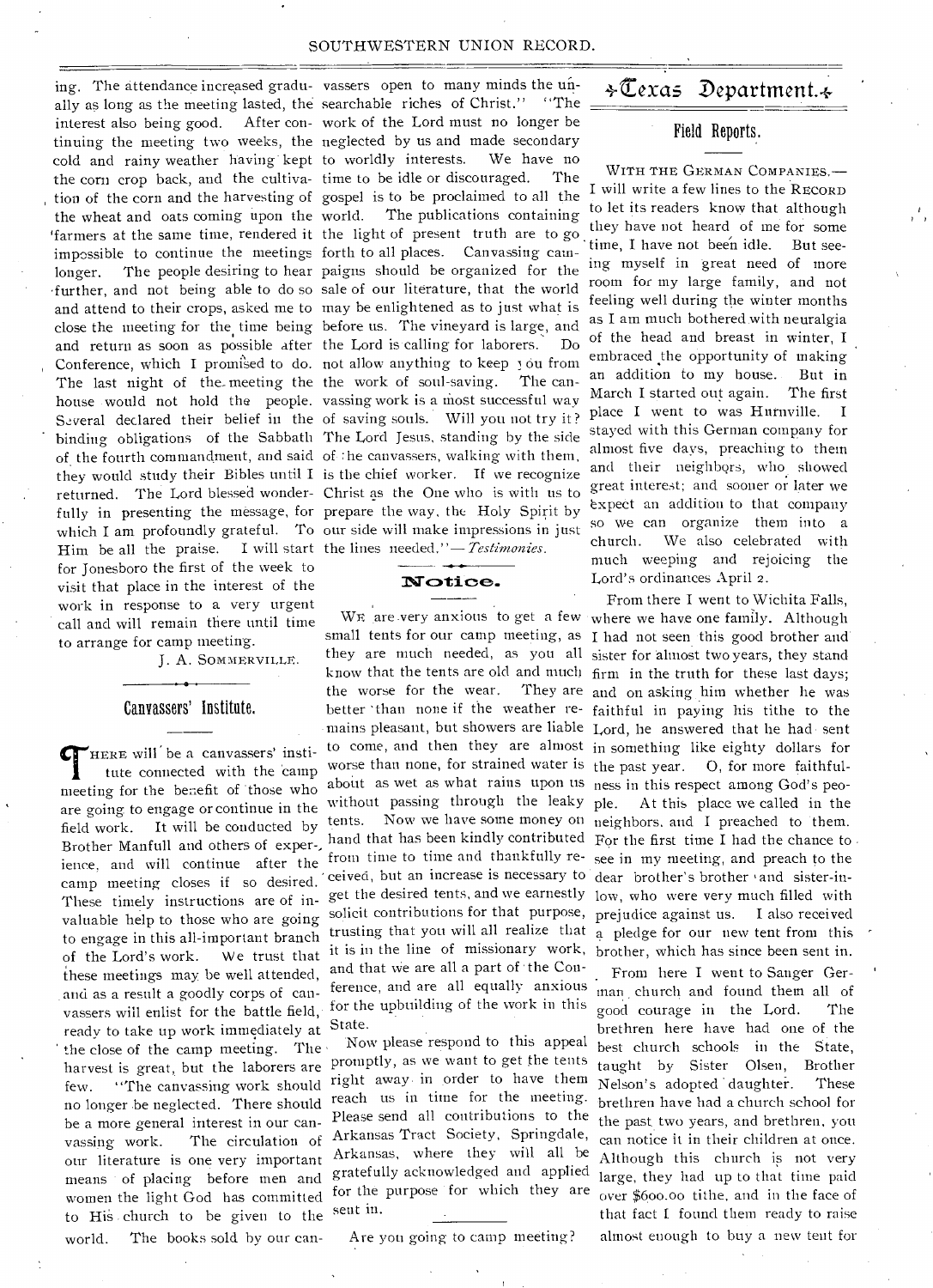has since been bought.

with Brother and Sister Neff a few throne. days. As Brother Neff wanted me to went with him. Brother and Sister strong church (spiritual house) or-Neff are doing a good work in San ganized there of consistent, God-fearsome who were ready for baptism. laity of the chureh call for a min-

were added to the church here.

this place I stayed with Brother than many are aware of. Let us exmorning I took in the situation of the in the faith. town and surrounding country to see whether we could pitch our tent to hold a gospel tent meeting, so here you will find us now—Professor Lorenz and myself—holding a tent grace. C. W. MILLER.

June 12, 1904.

WESTERN DISTRICT. - My lot has account of poor health. been cast among the people of the West for more than a year. have met with most, but not all, of Country canvassing is not to be comthe dear brethren and sisters of this pared with that in the towns, as revery badly dis-organized. work in concert.

Now the Conference is going to them the benefit of my experience. considerable expense in arranging for us to have a local camp meeting, and school of learning. Girls will learn Are you planning to attend ?

the German work in this State, which I am intensely anxious to see a large self-reliance and business qualifica-

see some of his interested readers, I at the Gap, and we desire to see a Antonio. When I was there, he had ing brethren and sisters. When the We have a nice, new church house to make a trial of this work. I am the local elder of this church, preach. they always want the very quarterly meeting:we held quarterly meeting and cele-best that can be had. They want one brated the ordinances of the Lord, who can give the message in a force-Sabbath, May 7. I decided I would able way, one who is consistent in all stay a week with this church and hold his habits of life. That is all right. night services, which resulted that on Just so with the minister, lie delights Sunday, May 15, I had the privilege to preach where his lay-brethren are meeting to follow up an interest of baptizing five dear souls, who living Godly and thus consistent lives. awakened by my visit there in My next stop was at Caldwell. At our deportment,—much more, I fear, Knudson over night, and the next amine ourselves to see whether we be Oh, there is much that depends upon January. W. M. CUBLEY.

#### Notes from the Canvassers.

#### *[Continued from last week.]*

meeting. We commenced our meet-when the Lord's work is languishing? tute at Atchison, Kansas. ing last Wednesday, June 8, with a Many will say, "You are a natural when you approach the throne of early years at canvassing. Why, the improved in health and able to attend first month I canvassed I did not take to his duties again. an order, and then had to go home on

privilege I esteem very highly. I earn your way through school. district, and I find them to be (as I gards health, expense, per centage of think) good, average Adventists, but orders taken, and the pleasure there very great burden to see our people girls in mind who have nothing better organized and working under-special to keep them and who could standingly together. I feel that in just as well arouse themselves and unity there is strength. We should awake to their possibilities. How you who are wishing for some way to it in position to do business. I have a is in it. Now I have a number of gladly I would help all such by giving

The canvassing work is a grand

I next went to Lavernia, almost one of us do our very best to have actor-reading, energy, and if you are twenty-five miles east of San Antonio, some friend whom we think might depending on God for your success, where we have a German family be reached by the precious truth, you will learn many lessons of trust keeping the Sabbath, also by them-come with us. Come, praying for a and confidence in the Lord. It is a selves but holding on faithfully. I special revival of the Advent zeal and much safer work for girls than city held a few meetings at this place, but enthusiasm. We have a great God, canvassing, though many people think as there was no special interest, I re- why not expect great things of Him? otherwise until they have had the exturned to San Antonio and stayed He invites us to come boldly to His perience. I pray God that these attendance of our people, Let each tions, tact, dispatch, patience, charwords may help someone in deciding

ARTIE TAYLOR.

### Appointments,

From there I went to Brenham. As ister to come to their place and meet with the following companies in No providential hinderances, I will

| Clifton, June $23-26$              |  |
|------------------------------------|--|
| Austin, " $27-28$                  |  |
| Lexington, $\ldots$ " $28-29$      |  |
| Keenan, $\ldots$ June 30 to July 2 |  |

I will remain at Keenan until camp A. W. JENSON.

#### Keene Notes.

NEXT Sabbath is the regular time for the quarterly meeting.

DON'T that .beat picking cotton, expects to attend the Teachers Insti-MRS. C. B. Hughes and daughter leave to-day for a visit with friends in Oklahoma and Missouri. She also

moderate attendance, but it is slowly canvasser, and it will do for you to the appointment as postmaster at this. increasing. We expect a goodly talk." But I deny the charge place, and is now arranging his bond. number to-night. We will report Brother Stevenson, who was tract DR. P. F. Haskell and wife returned more of this meeting later on. Breth-society secretary at that time, can tell last Thursday evening from their visit ren, remember your German servants you what a poor record I made in my to Louisiana. The Doctor is much MR. H. H. Luccock has received

> Girls give this matter a thought, canning vegetables, and will soon have THE Keene Canning Company has received the closed kettle for use in

> > MRS. C. N. Woodward and two daughters are visiting friends and relatives in Kaufman county, Texas.

> > ELDER N. P. Nelson returned last Thursday from West Texas, and reports the workers there of good courage, and the work moving along nicely.

> > MRS. J. P. Humphries returned last Wednesday from her visit in Oklahoma.

> > Camp meeting will soon be here.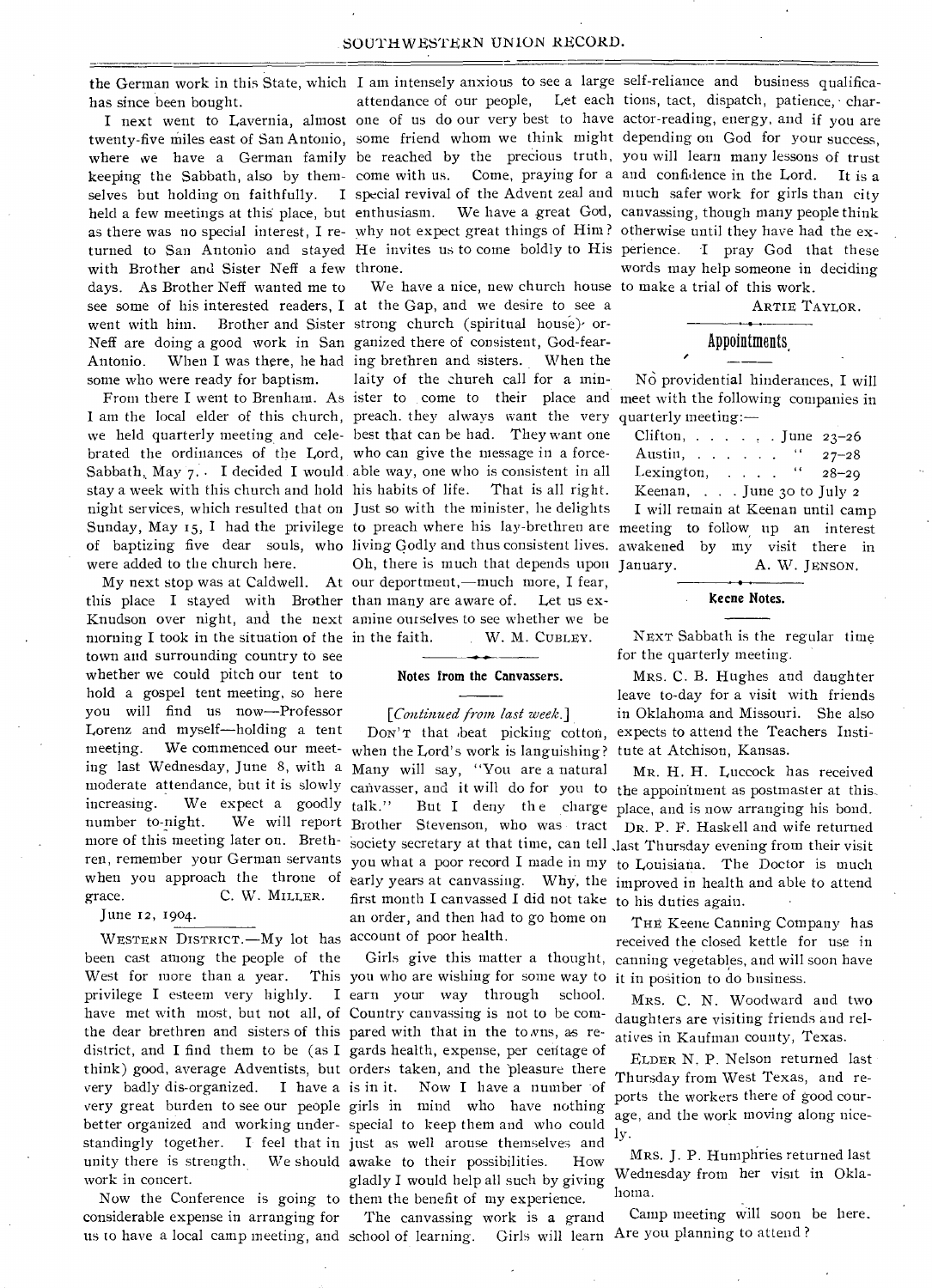## $\texttt{\textless}\boxtimes$  be  $\textcolor{black}{\ast}$  Union  $\textcolor{black}{\ast}$  Record.  $\textcolor{black}{\ast}$

| A WEEKLY JOURNAL<br>Published by the Southwestern Union Con<br>ference of the Seventh-day Adventists.         |
|---------------------------------------------------------------------------------------------------------------|
| C. N. WOODWARD, $- - - - -$ Editor<br>and Business Manager.<br>N. P. NELSON, - - - - Associate Editor.        |
| Subscription Price, per year, - - - \$.50<br>Clubs of Ten, one year, $- - - - 45$                             |
| AGENTS:<br>Oklahoma Tract Society, Oklahoma City<br>Oklahoma.<br>Arkansas Tract Society, Springdale, Arkansas |
| Texas Tract Society, Keene, Texas.                                                                            |

All papers will be discontinued when the time expires, unless promptly renewed.

Subscribers who do not receive their paper regularly should notify the office of publication and not the Tract Society, as the latter are not responsible for the mailing of the papers.

Money, or letters, should not be sent to individuals. All business communications should be addressed, and all remittances and money orders made payable to the S. W. U. RECORD, Keene, Johnson County, Texas.

Entered October 24, 1902 at Keene, Texas, assecond-class matter, under Act of Congress of March 3, 1879.

#### Camp Meetings for 1904.

Texas, Keene . July 27, to August 7. Arkansas, Russellville August<sub>11-23</sub>. Oklahoma, Guthrie Aug. 25 to Sept. 4.

OUR Press Fund continues to grow. Nearly every day we receive one or more small donations, which gradually swells the fund. If the fund was not for so worthy an object, we would not feel free to ask for donations, but since it is for the furtherance of God's work, we know he will bless liberality in that direction. It is desired that the fund be as large as possible before the camp meetings, as at that time many other needy causes are always presented for consideration. Are there not others who have a mite for us?

which to print the RECORD, besides mit ihnen nach Gottes Wort. wrappers, postage, etc. There are of subscriptions which have expired, daß mon es zuvor nochmals berfuche und future. During the wet weather our

they renew. Please be prompt.

THERE has come in such a flood of "copy" for the RECORD this week that we are issuing two extra pages to partly clear up the hooks.

WE hope in our next issue to be able to announce what help we shall have at our camp meetings.

## $\&\,$ German Department. $\&$

#### Serfant.

td) ging re4ten Zonnetftag [2. Y't.trti?] nach Wilburton, J. T. um einige, Tage mit jener Gemeinde zu verweilen. Bon bort moate id) nat soma gehen unt bet 2agetberjammtung in 'cum Staate beizuwohnen Da aber durch den vielen Regen, den wir hatten, viele Brücken meggewafchen wurden, und in Folge deff= en fein Zug, während einigen Tagen burdj Unbutton murbe mit bie*b*  unmöglich und somit mußte ich daselbst bleiben, bis ein Zug kam; dann war es aber zu fpät und ich ging nicht noch Jowa. nit natten bann einige gute ..Berjatnin. , lungen unb mante Setuoietigteiten tour= ben befeitigt. In einer Berfammlung gin= gen wir durch das Gemeinde Buch und fanden, daß von einer großen Liste von Namen nur wenige anwesend waren. (Es ftellte fich dann heraus, daß mehrere nicht mehr in der Wahrheit wandeln.

(H.nige gebrauten Zahat unb finb alto geiftlich tot. Der Tabat ist nicht nur ein Gift für den Körper fondern auch für bie Seele: denn ein Abventift der dies  $\mathcal D$ k ${\mathop{\mathrm{Id}}}$ h ${\mathop{\mathrm{dom}}\nolimits}$   $\ast$   $\mathcal D$ e ${\mathop{\mathrm{partim}}\nolimits}$ ent $\cdots$ giftige Kraut gebraucht, gedeiht nicht. Mehrere Glieder wurden ausgeschlossen und die Namen etlicher wurden von der Liste gestrichen, da niemand wußte wo fie geistlich tot find.

which we must drop with this num- sie ermahne in der Wahrheit zu wandeln. ber, as we have no means of knowing Laßt jeden Ultesten danach sehen, daß eine whether they wish to continue except reine Lifte gehalten wirb, fo daß, wenn der Bericht, am Ende des Quartals, ein= gefanbt mitt), man nidjt fiinf3ig Ofieber berichtet, wenn ihrer nur dreißig da sind.

> Bitte, seht danach unb laßt uns am Ende diefes Biertels einen genauen Be= richt zu kommen. Wir möchten bei unser= er nächsten Konferenz Liftung einen rechten 3eriet)t abgeben, tonnen bieb abet nut balm tun, wenn eine jebe Wenteinbe einen genauen Bericht einfendet.

Möge der Herr feine Gemeinde reinigen und waschen, damit sie, wenn Er kommt, ohne Runzel und ohne Flecten oor Jhm erfcheinen möge. .G. F. H.

#### Summarijcher Bericht von den 21rbeitern in bet Zlialionta Konferenz für den Monat Mai,

| 19                                         |
|--------------------------------------------|
| Borfräge gehalten,<br>217                  |
| Bibellesungen gehalten,<br>202             |
| Andere Berfammlungen gehalten,<br>32       |
| 15                                         |
| Der Gemeinde zugethan,<br>16               |
| 568                                        |
| Solche die in der Wahrheit wandeln -       |
| aber noch teiner Geweinde zugehören,<br>21 |
| Abonnenten für unjere Zeitjchriften        |
| . 9                                        |
| Seiten von Trattaten~verfchentt, 1338      |
| "Dies fchließt die Arbeiter nicht alle ein |
| welche von der Konferenz unterstützt wer=  |
| den. Einige haben noch nicht berichtet     |
| und andere find auf foustige Weife be=     |
|                                            |

fd) $\ddot{\text{a}}$ ftigt.  $\qquad \qquad \qquad \qquad \qquad \qquad \textcircled{1.5.5}.$ 

# **01/60/61fi•Mgr. Zi6.31112.10•1111S314•31.13**

#### Field Reports.

IT is necessary that we should give dasfelbe zu tun. (Seht durch die Lifte wheat cannot be harvested. Almost notice to our delinquent subscribers und wenn ihr folche habt, bie nicht nach every bridge in all directions from that we cannot continue to send the ber Wahrheitleben, die ihr aber mieder= town is out. It has been almost impaper after this issue unless their sub- holtemale ermahnt habt, io daß ihr rein possible for the farmers to come to scription is renewed. It costs us from feid an ihrem Blut, dann 3 hilt fie nicht town. There has been three days \$1.25 to \$1.50 a week for paper upon mehr länger als Glieder, jondern handelt during which there were no trains. just at present quite a large number Fälle man nicht frei war zu handeln, dhne resumed, and we have hopes of a fair fie fich befinden. Ein Bruder wurde have been rather gloomy and wet to getauft. Gs ift traurig wenn man Glie-hold tent meetings. There has been der austäliegen muß, aber, Geiämister, es one heavy rain after another until the muß fein. Bas nüşt uns die große Zahl earth is full of water. Streams have Namen in unfern Gemeinde Büchern wenn been out over their bottoms, and the möchte befhalb jeder Gemeinde raten planted. The ground is so wet that Diese Gemeinde hatte etliche über deren rain; business of all kinds has been CHANDLER.—The last two weeks most of the crops will have to be re-We have now had a. few days without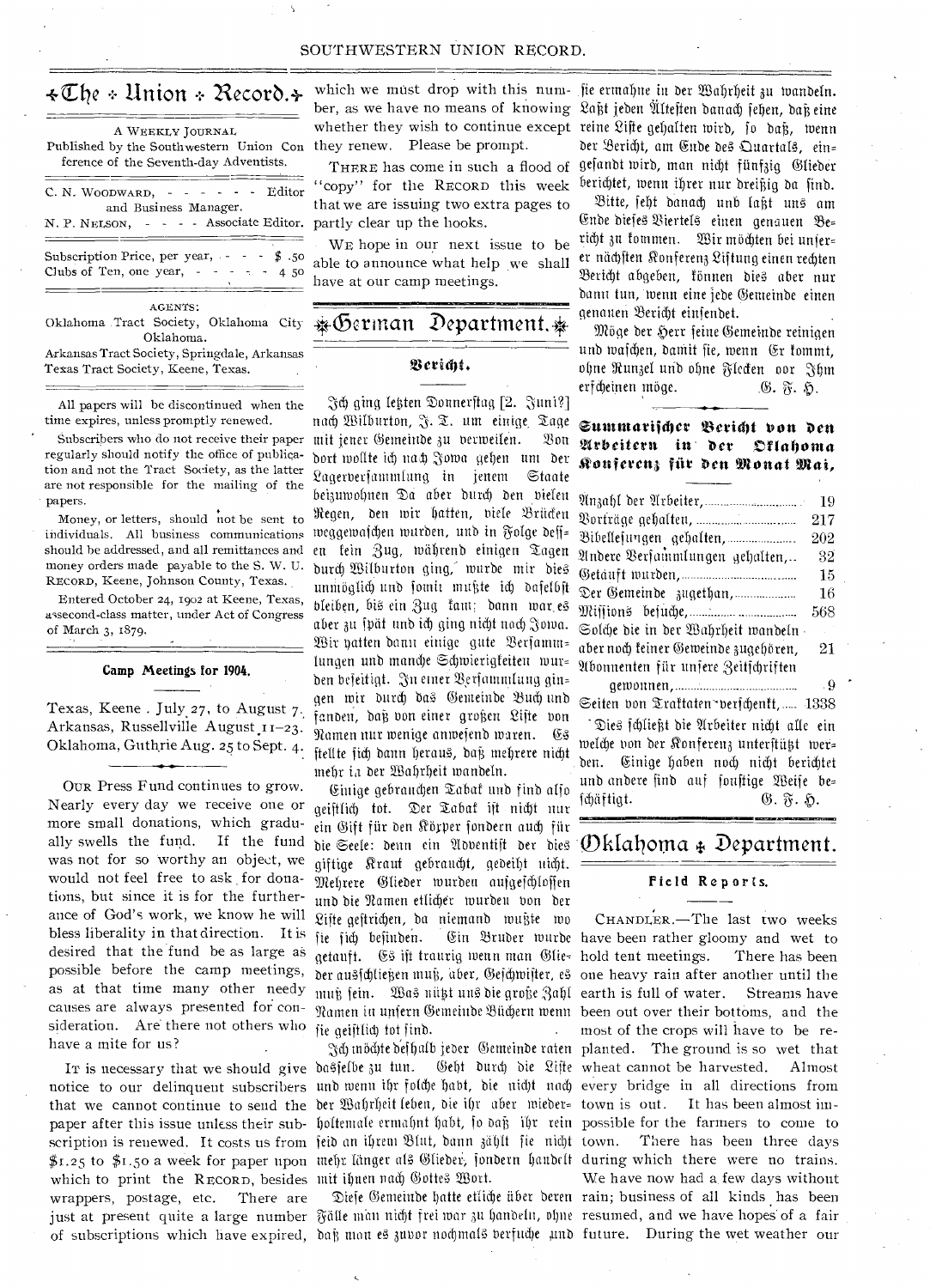attendance was small, and it came in Methodist quarterly meeting, and as a bad time for us, when we were giv- they felt they had sustained a great Educational Superintendent of the good attendance the last few nights, them everything when he should charge of the work of the institute. and we still have hopes of seeing a come. It seemed to have developed good work accomplished. When you to spirit of Goliath. Accordingly I remember us, that God may give us and give them whatever they wanted, will be expected to spend some time wisdom in presenting the truth.

A. E. FIELD.

ter Mattie Price,•Elder Haffner asked tent meeting. me to go to Carmen. I arrived there There was such a sea of water every- 2,500 people. where it was found quite impossible here. to hold public meetings. Here we found some very precious souls who Report of Tithe,  $F. \psi.$  0., and S. S. are being troubled on every hand., First by the "would-be" people, (that is, they would be the church of God, if accepting that title was all that was necessary to make them the church of • God.) They were making a tirade against the Spirit of Prophecy, and certainly saying Lord, Lord, Matt. 7:21. It was gratifying to see these dear souls receive the distinguishing truths of the message. I dwelt entirely on the Spirit of Prophecy and the truths that distinguish us as a people. Three followed the Lord in the solemn ordinance of baptism. I did •not see all of our people at Carmen on account of the weather. Some at Carmen have made the mistake of desiring to teach, when they themselves need to be taught; as they have not been learners in the strictest sense. There is a great demand at present for a tent meeting at Carmen.

the Spirit of Prophecy, Baptism and  $\frac{1}{\text{period of time $1,298.77.}}$  T. J. EAGLE, Elder Haffner asked me to go to Hackberry and help Brother Braley finish the work there previous to our coming to Hereford. I found the work hard to finish in so limited a time. Brother Braley had been holding meetings for several weeks. Some eight or ten entirely new ones had taken their stand and made consideraable progress in the truth. I spoke to them several times, dwelling much on .other distinguishing truths. On the Sabbath three followed the Lord in baptism. The Lord wrought a great work through Brother Braley, and the dragon's spirit stirred up the preachers of that vicinity to challenge  $\mathbf{\hat{M}}$ 

ing the Sabbath. We have had pretty loss, the presiding elder promised Central Union Conference, will have present your petitions before the Lord consented to attend the conference benefit of the public. Each student CARMEN, HACKBERRY AND HERE- week. There is a live little company that will help them in training the FORD.—In response to a call from Sis- of fourteen at Hackberry asking for a children for practical missionary work. but learned that their meeting had each day in house to house work and been postponed for one month. I left different lines of missionary work. Brother Braley with them another Each one will thus gain an experience

D. F. STURGEON.

## Donation.

FROM THE OKLAHOMA CONFERENCE FOR THE MONTH OF MAY 1904.

|                  | TITHE.      | F.D.O.      | S. S. D. |  |  |
|------------------|-------------|-------------|----------|--|--|
| Contord,         | \$.<br>5.10 | \$          | \$       |  |  |
| $Carney, \ldots$ |             |             | 1.40     |  |  |
| Cooper, West,    | 5.00        |             |          |  |  |
| Chandler S. S.,  |             | 1.50        |          |  |  |
| Dover, $\ldots$  | 2.40        |             |          |  |  |
|                  | 39.30       | 4.25        |          |  |  |
| $E1$ Reno,       | $-12.07$    |             |          |  |  |
| Guthrie,         | 30.72       |             |          |  |  |
| Gip,<br>.        | 7.36        | 64          |          |  |  |
| Greenleaf,       | 10.00       |             |          |  |  |
| Hereford,        | 90.15       |             |          |  |  |
| Isabella,        | 25.00       |             |          |  |  |
| Isolated,        | 22.25       |             |          |  |  |
| Jennings,        | 35.87       | 5.23        |          |  |  |
| Mount Zion,      | 2.00        | <b>1.00</b> |          |  |  |
| Muskogee,        | 27.50       |             |          |  |  |
| McLoud S. S      |             |             | 2.15     |  |  |
| Oklahoma City,   | 90.16       | 15.08       |          |  |  |
| Omega,           | 94.00       | 5.25        | 10.09    |  |  |
| Osceola,         | 12.28       |             |          |  |  |
|                  | 12.80       |             |          |  |  |
| Parkland,        | 6,00        |             |          |  |  |
| Putnam,          | 1.75        |             |          |  |  |
| Perkins,         | 9.60        |             |          |  |  |
| Paul's Valley,   | 12.12       | 1.10        |          |  |  |
| Seger,           | 4.00        |             |          |  |  |
| Shawnee,         | 3.00        |             | .66      |  |  |
| Salem,           | 20.34       |             |          |  |  |
| Stroud, …………     | 4.00        |             |          |  |  |
| Star,            | 10.59       |             |          |  |  |
| Waukomis, ……     | 1.35        |             |          |  |  |
| Wilburton,       | 87.56       | 1.84        |          |  |  |
| Woodward,        | 56.41       | 2.60        |          |  |  |

Total,  $$743.68$   $$38.49$   $$13.57$ Paid out of the tithe fund for the same *Treasurer.* 

#### Institute for Oklahoma Teachers.

him for a debate. It was near the held at the close of our camp meeting are working on foot. I hope others

Prof. E. B. Huffman,

During the four weeks of the school Accordingly I a tent meeting will be held for the

during the heavy rains, in the latter Hereford, on the western plains of next winter will plan to attend. We part of April and the first of May. Texas. It is a beautiful town of want to hear from all who expect to We trust that all who expect to We have just begun a meeting at teach in the Oklahoma conference . 2,500 people. Pray for the work be there. As soon as definite arrangements can be made a more extended notice will be given.

MRS. C. SORENSON.

Perkins, 0. T.

#### State Agent's Report.

I LEFT Enid May 14, and went to Hennessey where I found Elder Sor-<sup>40</sup> enson holding meetings with good success. I had a good visit with the company and some promised to go into the work in the future. -After this I went to Chickasha and found Sister Braley and daughter doing good work. They have gone into the country to work, and with them are her daughter and son-in-law; they intend to stay in the work all summer.

From here I went to Custer county, where Elder McReynold's family lives,  $<sub>15</sub>$  'to get a horse for one of the canvass-</sub> ers. I then rode on horse back until 5.25 10.09 I reached the Gip church; and they thought it was too hard for me to ride on horse back one hundred and fifty miles, so they gave me a harness and buggy for the canvassers. I brought the horse and buggy to Lind- .66 say where I met Brethren Garner, Cooper and Heaton, who were all of good courage and determined to press on to the end. I also brought Brother B. L. Thompson, who expects to work during the , summer, to join Brother Garner.

We institute for the church school a horse and another a harness and sad-<br>teachers of Oklahoma will be dle to help the poor canvassers who N institute for the church school a horse and another a harness and sad-I next went to Washita county and met with the Segar church over the Sabbath. We had a good meeting, and the Lord came very near us. This church is surely interested in the canvassing work, as one brother gave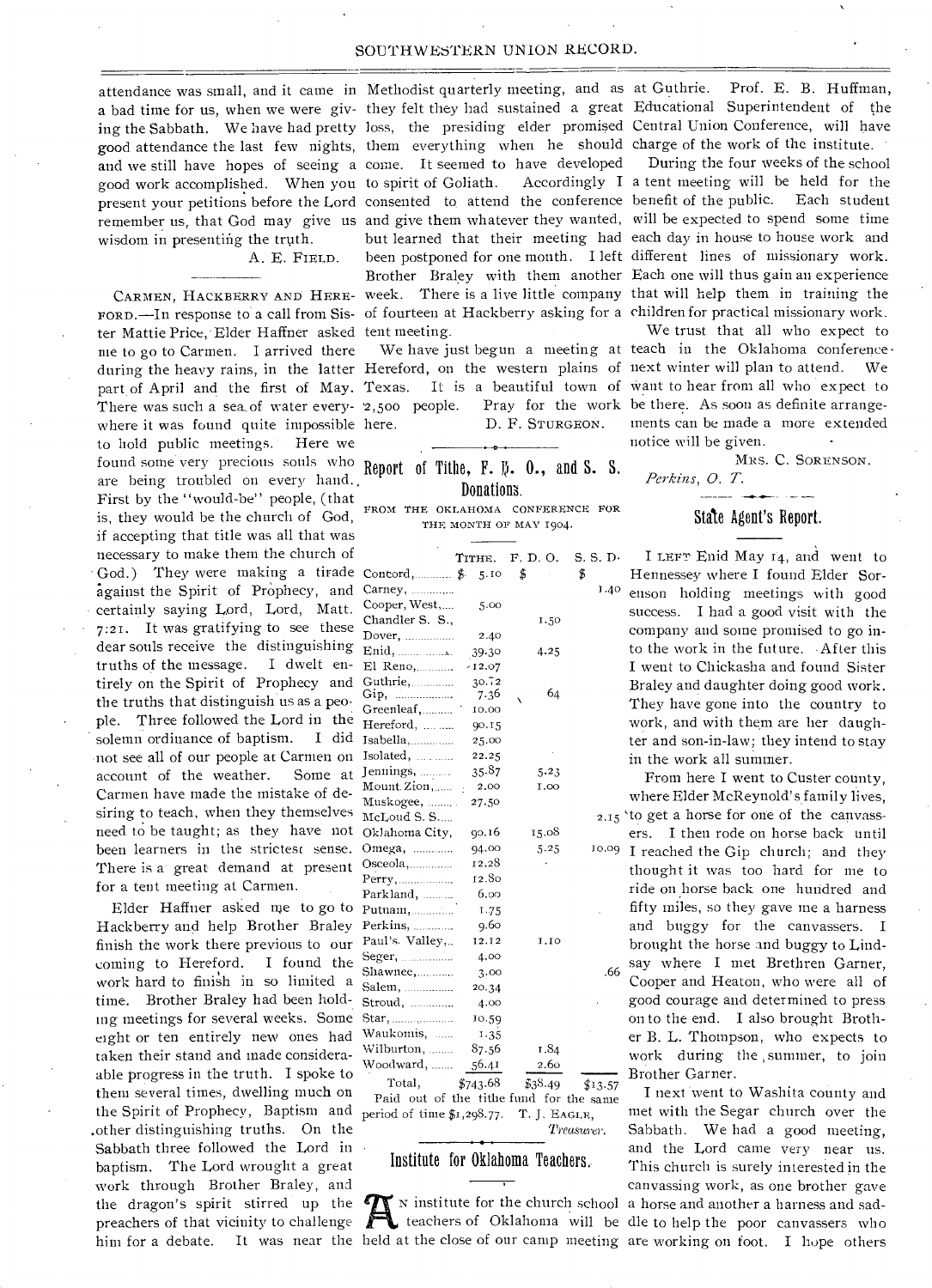#### SOUTHWESTERN UNION RECORD.

will profit by their example and help is hard work for me to write in Eng- put in twenty-five hours a week, we to hasten this message by giving them-lish. I came to Oklahoma in Decem- can only expect \$50.00 worth of or-

ter way.

courage the work. From there I went world." to Shawnee where I met brethren church.

I am of good courage in the Lord and Others are convinced of the truth. thank Him for what He is ,doing\* for done. JAs. BUTKA.

Laborers Report.

FOR MONTH ENDING MAY 31, 1904. Number of workers, . . . . . . 19 sermons preached, . . . 217  $\epsilon$ Bible readings held, . . 202  $\alpha$ . other meetings held,  $32$  $\epsilon$ persons baptized, . . 15  $\ddot{\phantom{a}}$ persons added to church, 16  $\alpha$  $\bar{\mathbf{c}}$  ( persons obeying and not joined the church yet, 21 subscriptions taken for our different papers,  $\cdot$   $\cdot$   $\cdot$  9  $\alpha$ pages of tracts loaned

ers who are supported by the Confer- work this morning. Owing to heavy about Christ's work in the sanctuary. other lines, as the State Agent, Con- You would smile sometimes if you them. I get all my orders on these ference Secretary, and the Secretary could see me, especially just after three points and the three angels' and Treasurer of the Tract Society, being bogged down in a creek. But G. F. H.

#### The German Work,

It is a great pleasure for me to receive so many who have put in but a few here. We must carry this message the RECORD, and see the good work hours work during the week. Now to this whole nation-the Chickasha being done in Oklahoma. I have had if we were hired out, working for Choctaw-in the next year, or before some precious experiences since I have wages, we would expect to put in full the land is opened. Now is the opbeen in this conference. I would have time. God's work is of no less im- portune time to sell book; nere... written for the RECORD before but it portance than our own. If we only

selves and their means into the work. ber 1903, so my first work was among ders; when, if we will put in fifty I then returned to Chickasha and the churches during the week of pray- hours a week, we can expect \$100.00 let a brother have one of those horses. er. The Lord came very near in worth of orders. Now that will He had canvassed all the spring on every meeting. Deut. 33:3 applies to certainly pay us well for putting forth foot and took \$500.00 worth of orders. our time: "Yea He loved the people, the effort, besides getting so many You can see by this that those who all His saints are in thy hand: and more books in the homes of the peoare willing to work will have success, they sat down at thy feet; every one ple, and as a result many will hear the and the Lord will provide them a bet- shall receive of thy words." It is message, accept of the same, and be good to be in the hand of the Lord, saved in the kingdom of God. Tract Society and found them very and to us today; "Lo I am with you the times we are living in, realizing busy, and doing all they could to en- alway, even unto the end of the that the time of trouble spoken of by I then made a visit to the Oklahoma the Almighty. His promise is for us

Hunter and Henry. Brother Hunter started meetings in a school house God will work for us when we put had been sick for seven weeks but near by. After a week Brother A. J. forth every effort to please Him. I was better. Then I went to Per-Voth came to help me. The meetings am getting tired and want to go kins and spent the Sabbath with that were a great help to the Lahoma home. We have compassed this camp church, and one brother began the long enough. Let us all arise, go I am now at home for a short time. observance of all the commandments. forward and finish this work. The

His people. Let us all be strong in the 30th of January and began meet-will have to do in a time of trouble. the Lord and the work will soon be ings in our church there. The church As we go forward, let us pray for the was almost broken up, but the Lord success of our fellow canvassers, came very near in our meetings from praising God for all things. the Lord. After a week Brother upon us. Wherever we can, we Voth went to Keene, Texas, to attend should give the message quickly and the conference, so I began meetings plainly, and tell the people their three miles south from Isabella in a eternal salvation is depending on the school house. The result of the work knowledge and obedience of the in four weeks was four souls baptized message we carry. "Great Controand received into the Isabella church. versy" is a new book to me now, misssionary visits, . . . 568 Pray for the German' work in Okla- although I spent four years evening to evening, so everything was set in order again, by the Spirit of homa. P. P. GAEDE.

laborer for the Lord in Oklahoma. port, as it comes out each week, and diced people-Satan's agents--come AM glad to send in my report as a Him. It makes me sad to see the re- sage to these people before the prejuwhen trials come, they only remind Revelation. .us of what our Saviour suffered for us, and this gives us new courage, to opened for settlement in two years, think we are worthy to suffer for and now is the time to. carry the mes-

Brethren, we should all be awake to Daniel the prophet, is fast coming December 31 I went to Lahoma and upon us. It is wonderful to see how work must be finished, and what we From Lahoma we went to Isabella do not do now in a time of peace we

#### L. T. HEATON.

THE day of the Lord is creeping before. I have visited one hundred and sixty-one families, taken sixty-Notes from the Canvassers. **Five orders**, valued at \$190.00, in • twelve days. Every person I have IT is with pleasure that I take the met, I have told them the Lord is and given away, . . . 1338 opportunity of writing a few words coming in this generation, that the This does not include all the work-of .encouragement for the canvassing Judgment began in 1844, and told ence. Some have not sent in their rains in this section of the country, it You ought to see the wonderful inreports yet, and others are engaged in 'is very difficult for me to get around. terest as this is a new message to But messages of the fourteenth chapter of

This Indian Territory may be

B. L. THOMPSON.